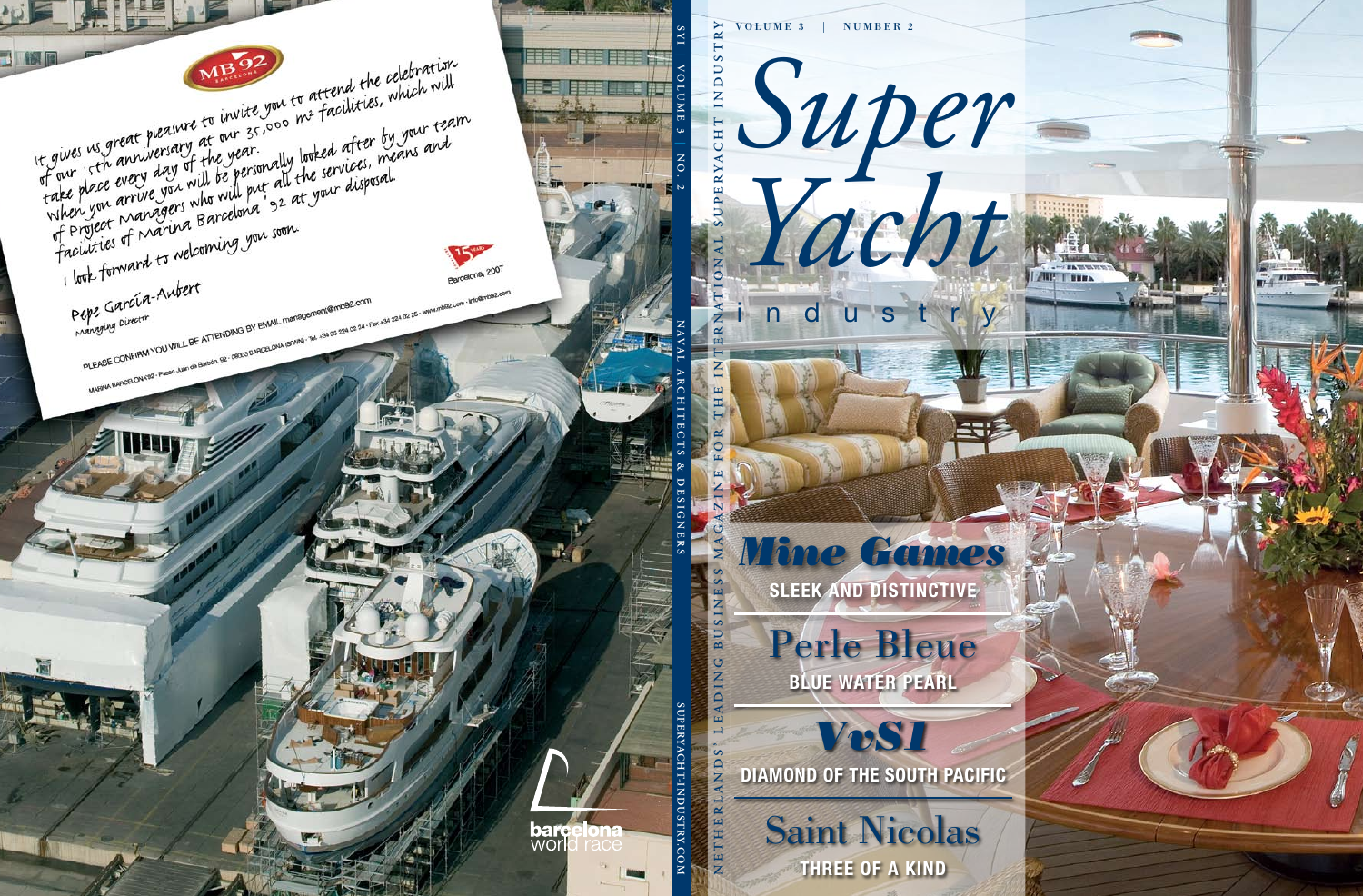

# High Performance Multihull Sailing Yachts

*Sunreef Yachts builds in luxury sailing catamarans ranging in size from 18 up to 46 m. Designed to the smallest detail with regard to utility, style and safety, these exceptional catamarans are real 'custom made' yachts combining luxury, comfort and incomparable space.*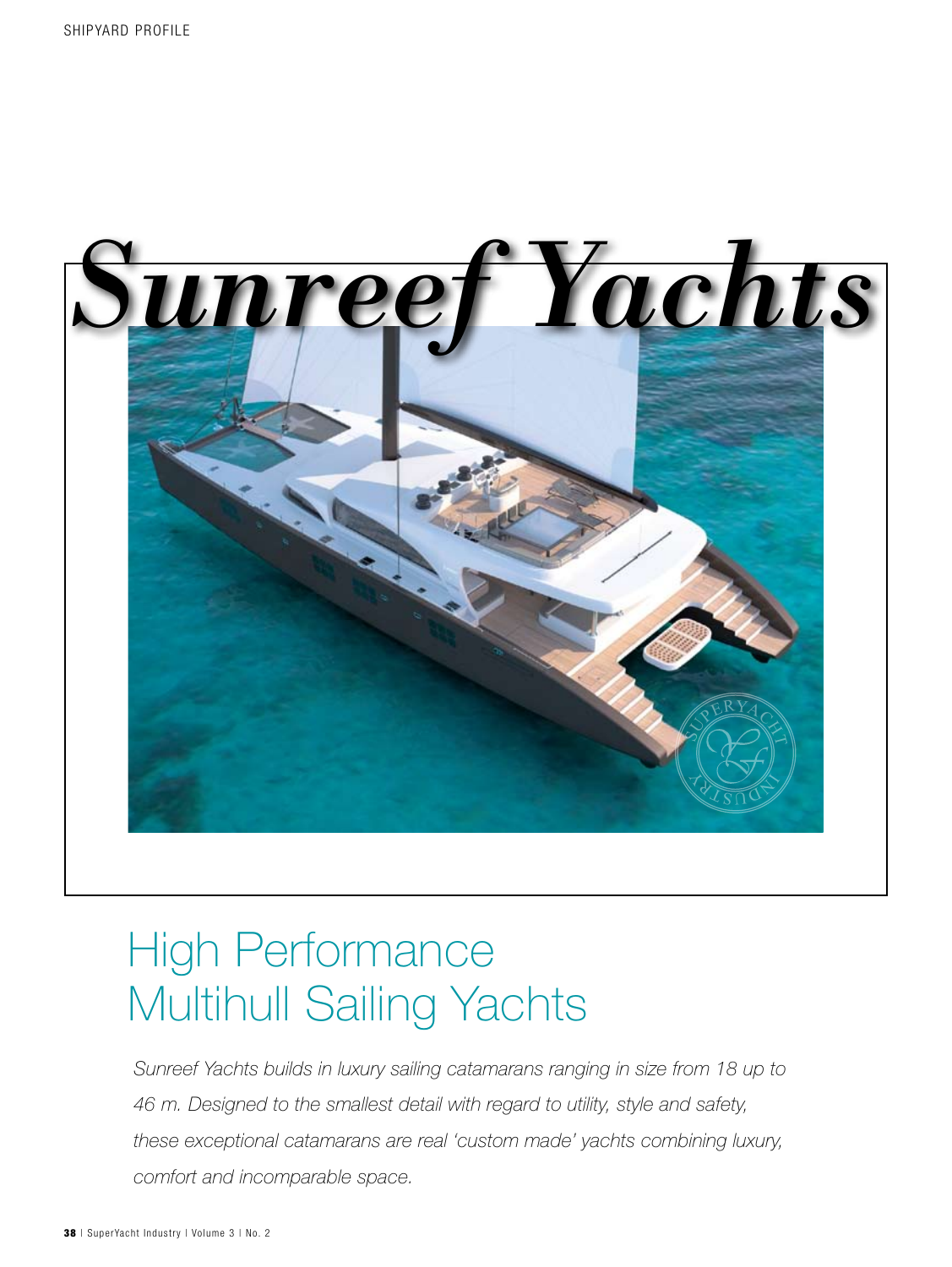

**Based in Gdańsk in Poland, the Sunreef Yachts**<br>Shipvard is continuously growing. In the past Shipyard is continuously growing. In the past years, the yacht builder has shown its knowledge and capacities in the field of naval construction and interior design, which explains the numerous successes in the very demanding market of the luxury boat building industry. Specialised in luxury sailing catamarans, Sunreef has its own in-house naval architecture department and in-house design team. The shipyard is currently busy with a number of new projects, including the Sunreef 67 Sailing, the Sunreef 102 Sailing Double Deck and the innovative Sunreef 78 Power, to name but a few. Sunreef also continues its progress by starting on three new stunning projects of 150', 170' and 200 footers. As a matter of fact, the yard has recently been awarded with a new order for a second superyacht, the Sunreef 106 – a completely different concept than the Sunreef 102 Sailing Double Deck. ´

#### *Great Interest*

Sunreef Yachts' first 31m luxury double-deck sailing catamaran Sunreef 102 is due for completion in early 2009. Designed by Sunreef's own design team, the sloop-rigged yacht is one of the largest catamarans under construction at Sunreef Shipyard and is probably one of the few in this size in the world.

''We are very excited by the great interest in this model, it is certainly the first and only double

deck, which is an innovative Sunreef idea,'' says Nicolas Lapp, the vice-president of Sunreef. ''The design is really quite revolutionary in the superyacht world. The yacht's interior design has been fully customised in close cooperation with the European owner, who insisted that his new yacht should be cosy, comfy and homely, and dominated by contrasting dark and light wenge and anegre wood and a classic Sunreef touch." Using the environmentally friendly infusion method for composite construction, Sunreef has gained vast experience in designing and building luxury sailing catamarans in sizes up to 46 m. The yard uses both composite and aluminium materials for its larger yachts.

#### *Sunreef 102*

The Sunreef 102 can accommodate twelve passengers and nine crew on board in various double cabins below the decks. Due to its very shallow draft of only 1.90 m, it is a perfect charter boat for approaching the most shallow picturesque coves and blue lagoons. The expanded outdoor space can be enjoyed from the spacious fly bridge with its second navigation station, a large alfresco relaxing area and the bow's comfortable nets. The yacht can be operated from the fly bridge by just two people. The fly bridge control console accommodates all the necessary control equipment for safe navigation. The yacht's freeboards are relatively

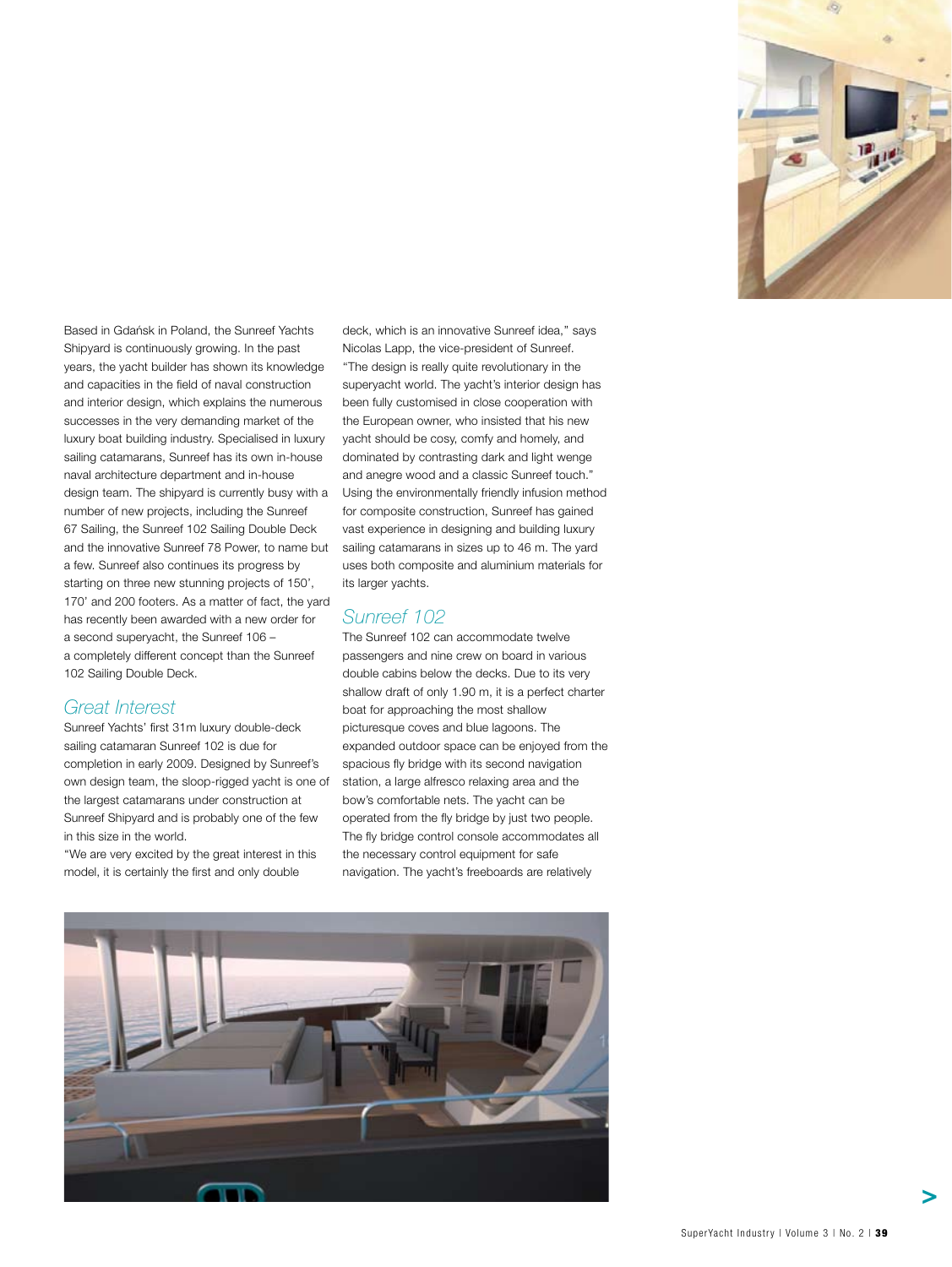





high, resulting in extra storage space. An impressive dinghy box for two tenders is placed at the stern.

The general exterior aspect will be dynamic, elegant and aggressive, whilst at the same time the external look of the 102 footer will be majestic and sumptuous, with its massive carbon mast dominating the entire structure.

The Sunreef 102 features a double deck and thus holds a lot of additional space, including a dining room with a spectacular view over the sea. The galley is situated below the main deck.

# *Charters Worldwide*

Sunreef also offers charters worldwide as well. Its chartering agency, Sunreef Yachts Charter, offers the best sea holidays that one can experience. Luxury cruises are offered on its catamarans and on other large luxury yachts. Sunreef Charter was set up to show clients breathtaking beauty in different spots of the world. By combining a passion for the sea with a desire to discover places still untouched, the company offers the finest cruises on board of fantastic luxury yachts. Whether one seeks secluded, palm-fringed beaches, lively harbours, relaxing on board, or scuba diving in sparkling blue waters, in exceptional places such as the Seychelles, Madagascar, Mayotte, Comoros, Mauritius, the Mediterranean or maybe even Polynesia, then Sunreef Charter is one of the first charter companies to consider.

# *50 m² Fly Bridge*

The large outdoor space represents an important area of the yacht. The passengers can either stay in the shadow of the spacious 50 m² cockpit or enjoy the sun on the equally spacious fly bridge. The cockpit accommodates a couch and table allowing comfortable alfresco dining. This area also features a dedicated relaxation area. A wide sofa situated above the dinghy garage allows relaxing in style. The navigation station is situated on the centreline of the fly bridge. The complete vessel can be controlled from this stand. The fly bridge deck features a fully equipped bar and dining area for twelve people, along with deck chairs for complete relaxation and sunbathing. The boat carries an ample number of water toys, including a 4.50m sailing dinghy and a small tender in the purpose-built garage of the cockpit. An impressive 5.20m tender is situated aft of the cockpit carried by a lifting platform as to facilitate launching and recovery.

# *Finest Quality*

The superstructure is divided into two areas; on the port side is a stylish and spacious living room and on starboard side the owner's suite. The living room is furnished with a sofa, pouf and small cabinets, as well as with a corner bar and multimedia entertainment systems, all of the finest quality. The owner's suite is furnished with a double bed, low cabinets, bookcases, wardrobe and a very elegant dressing table. A comfortable couch is situated next to the panoramic windows, for maximum enjoyment of the views. The suite is very practically designed and is fitted with a spacious bathroom. The forward part of the superstructure has been designated as the dining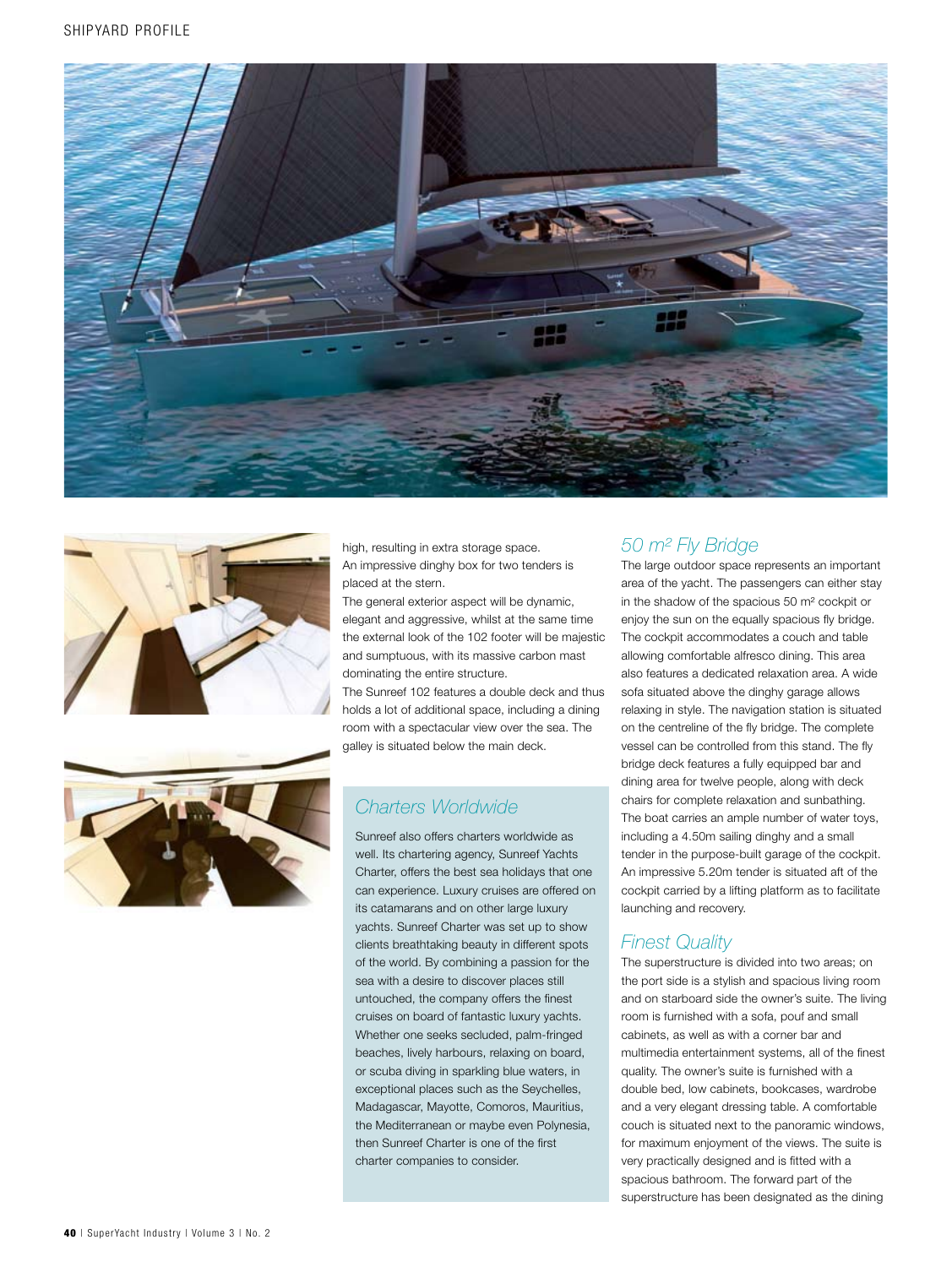

area. The second navigation station stand is situated here as well. During navigation, the panoramic windows that run along the entire forward section of the dining area provide stunning unobstructed scenery.

#### *Full Privacy*

Four guest cabins are situated in the port hull. These cabins include two single beds that can be converted into a double bed. Each cabin has its own bathroom and is fully furnished with wardrobes and cabinets. The starboard hull is fully dedicated to the crew. These quarters are fully separated and in such a way that guests and owner have full privacy on board. The captain's cabin, situated in the back of the hull, has a double bed and is equipped with cabinets and wardrobes. The three other crew members can be accommodated in the forward part of the hull in two separate crew cabins. One cabin has two single beds and the other has one single bed. In this same hull are a fully equipped kitchen, as well as a laundry area and useful storage spaces.

# *Sunreef 106*

The Sunreef 102 Double Decker design was soon followed by a new concept: a fast, highperformance and luxurious multihull – the larger Sunreef 106 Sailing. The basic concept design has been customised and extended to 32 m, in order to satisfy a European client's wish for a somewhat larger Sunreef 100, whilst still retaining the general aspect and exterior lines. The modern style chosen for this particular boat by Sunreef Yachts consists of brightly coloured upholstery, bamboo veneer applied to solid wood furniture,



teak decks – both below decks and topside – glass table tops and furniture elements, a segregated saloon and galley with large panoramic windows in the saloon and cabins enhancing an impression of spaciousness and light. An interesting feature is the 'island' that separates galley and saloon. This cabinet is accessible from both sides and houses domestic equipment including a microwave, electric oven and dishwasher for the galley, along with an impressive entertainment system with a 40 inch LCD television, DVD player, and Hi-Fi system on the saloon side.